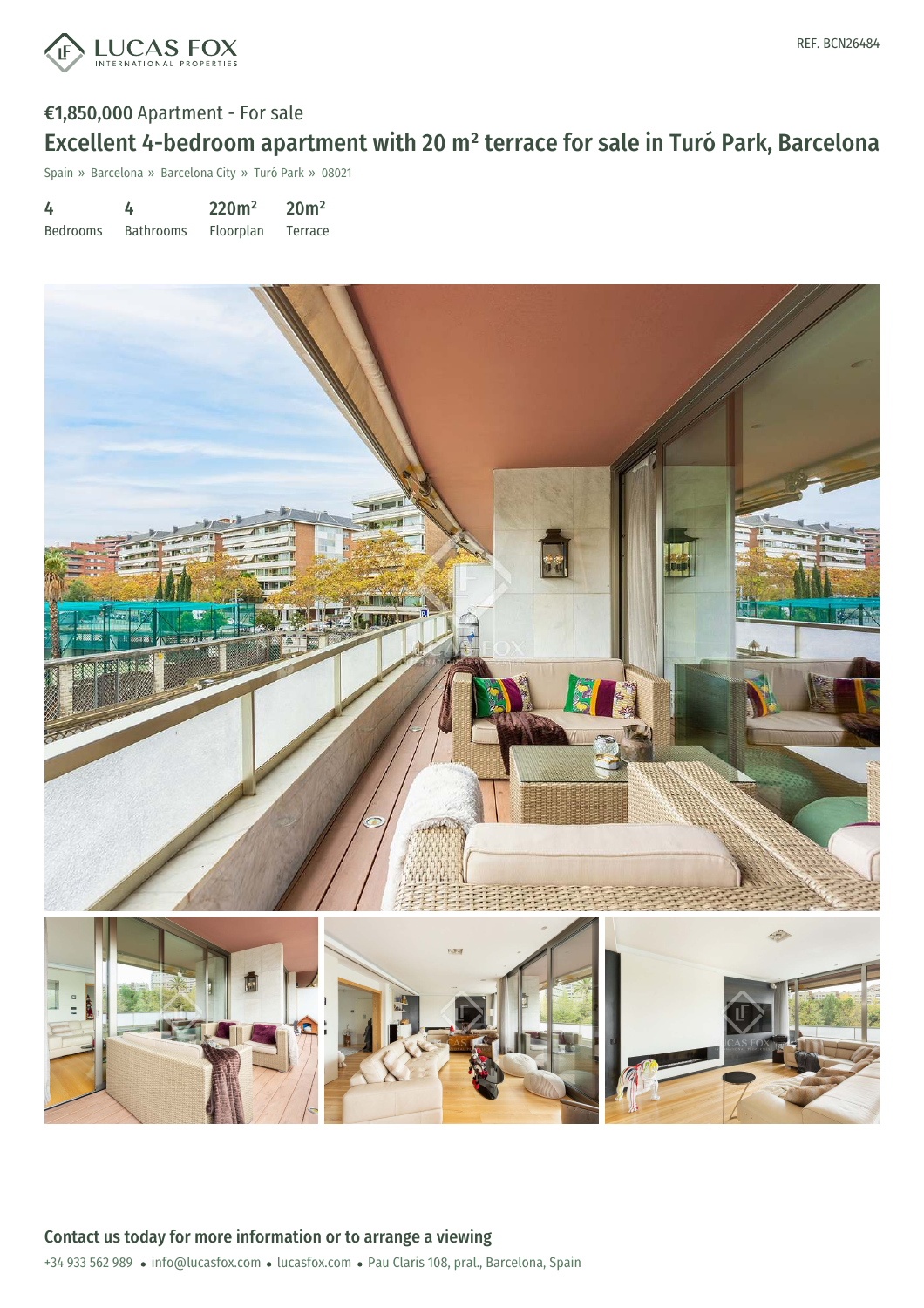

## €1,850,000 Apartment - For sale Excellent 4-bedroom apartment with 20 m² terrace for sale in Turó Park, Barcelona

Spain » Barcelona » Barcelona City » Turó Park » 08021

| 4               | 4                | 220m <sup>2</sup> | 20 <sup>m²</sup> |
|-----------------|------------------|-------------------|------------------|
| <b>Bedrooms</b> | <b>Bathrooms</b> | Floorplan         | <b>Terrace</b>   |

#### **OVERVIEW**

## Spectacular renovated apartment, with terrace and unobstructed views in Turó Park.

In one of the best parts of the Zona Alta area we find this spectacular apartment of approximately 200 m².

The property has two entrances: the service entrance and the main entrance. As we cross the main entrance, we have a large hall that separates the day and night areas.

The day area offers a large living-dining room composed of a space with a fireplace, a dining room and a living room that is connected to the kitchen. This part all has access to the large terrace, which gives light to the apartment thanks to the unobstructed views it has. The kitchen, which is fully equipped with high-quality finishes and appliances, has a small gallery and a service area with a bedroom and bathroom.

A corridor leads to the night area, which is made up of three bedrooms: a bedroom with a dressing room and a complete bathroom, two double bedrooms that share a complete bathroom, and a large office (which could be converted into a bedroom). All the rooms are exterior, bright and offer views of Plaça Sant Gregori Taumaturg.

This renovated, bright and perfectly planned home also has a storage room and a parking space with capacity for three cars.



[lucasfox.com/go/bcn26484](https://www.lucasfox.com/go/bcn26484)

Terrace, Concierge service, Lift, Natural light, Wooden flooring, Parking, Air conditioning, Double glazing, Equipped Kitchen, Exterior, Heating, Near international schools, Renovated, Storage room, Transport nearby, Views